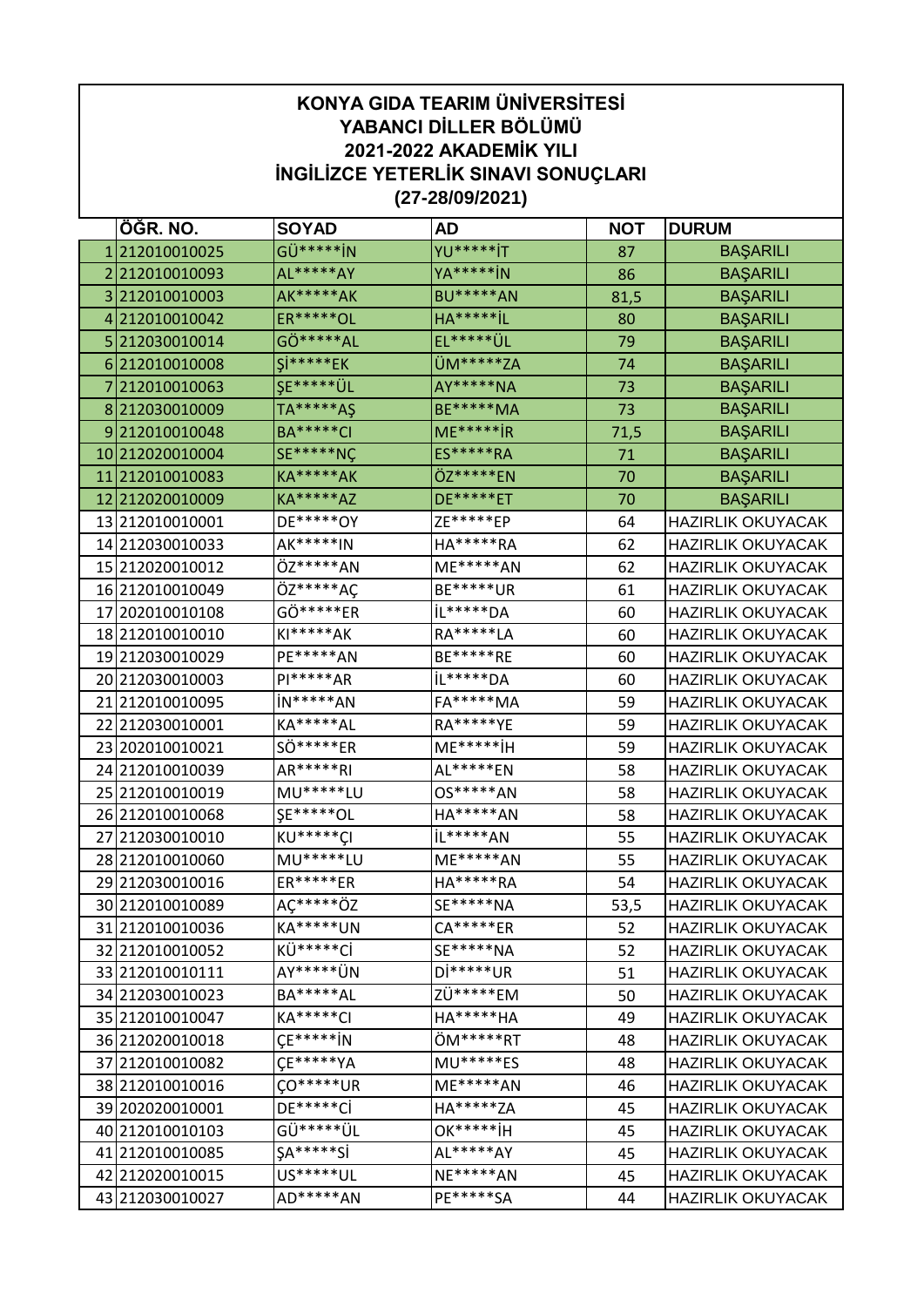| 44 212010010053 | AY*****DU        | <b>BE*****AY</b> | 43,5 | <b>HAZIRLIK OKUYACAK</b> |
|-----------------|------------------|------------------|------|--------------------------|
| 45 212010010070 | MU*****LU        | $EM****iR$       | 43   | <b>HAZIRLIK OKUYACAK</b> |
| 46 212010010046 | TÜ*****EN        | $HA****IN$       | 43   | <b>HAZIRLIK OKUYACAK</b> |
| 47 212020010001 | YI*****AZ        | UĞ*****UR        | 43   | <b>HAZIRLIK OKUYACAK</b> |
| 48 212020010023 | Bi*****EZ        | $IS****KI$       | 42   | <b>HAZIRLIK OKUYACAK</b> |
| 49 212030010020 | BE*****AŞ        | LA*****FE        | 41,5 | <b>HAZIRLIK OKUYACAK</b> |
| 50 212030010013 | BÜ*****CI        | MÜ*****EN        | 41   | <b>HAZIRLIK OKUYACAK</b> |
| 51 212020010041 | TÜ*****EN        | TO*****GA        | 39   | <b>HAZIRLIK OKUYACAK</b> |
| 52 212010010123 | <b>KA*****YA</b> | ZE*****AN        | 38   | <b>HAZIRLIK OKUYACAK</b> |
| 53 212010010092 | <b>KA*****CI</b> | Yİ*****İT        | 36   | <b>HAZIRLIK OKUYACAK</b> |
| 54 212010010077 | BÜ*****Cİ        | YI*****AZ        | 34,5 | <b>HAZIRLIK OKUYACAK</b> |
| 55 212010010059 | BA*****AR        | ZE*****BA        | 34   | <b>HAZIRLIK OKUYACAK</b> |
| 56 212030010012 | GÜ*****AN        | ÖZ*****EM        | 34   | <b>HAZIRLIK OKUYACAK</b> |
| 57 212010010076 | KU*****UL        | HA*****RA        | 34   | <b>HAZIRLIK OKUYACAK</b> |
| 58 212010010105 | AV*****CI        | <b>MU*****FA</b> | 33   | <b>HAZIRLIK OKUYACAK</b> |
| 59 212030010005 | GÖ*****ÖK        | NA*****UR        | 33   | <b>HAZIRLIK OKUYACAK</b> |
| 60 212020010026 | ÖN*****AL        | RA*****Rİ        | 33   | <b>HAZIRLIK OKUYACAK</b> |
| 61 212020010020 | CE*****AN        | $Ni****ET$       | 32   | <b>HAZIRLIK OKUYACAK</b> |
| 62 212010010005 | YI*****IZ        | AH*****ET        | 32   | <b>HAZIRLIK OKUYACAK</b> |
| 63 212010010037 | AK*****AK        | AK*****RT        | 31   | <b>HAZIRLIK OKUYACAK</b> |
| 64 212010010013 | AY*****IN        | <b>EN*****AN</b> | 31   | <b>HAZIRLIK OKUYACAK</b> |
| 65 212010010034 | BA*****AL        | AY*****NA        | 31   | <b>HAZIRLIK OKUYACAK</b> |
| 66 212030010015 | KO*****AK        | <b>İK*****AL</b> | 31   | <b>HAZIRLIK OKUYACAK</b> |
| 67 212010010017 | ÖN*****ER        | SÜ*****YE        | 31   | <b>HAZIRLIK OKUYACAK</b> |
| 68 212020010005 | BO*****ÖZ        | ME*****AT        | 30   | <b>HAZIRLIK OKUYACAK</b> |
| 69 212020010019 | $KI****IC$       | <b>MU*****AK</b> | 30   | <b>HAZIRLIK OKUYACAK</b> |
| 70 212010010028 | KI*****EK        | ME*****RT        | 30   | <b>HAZIRLIK OKUYACAK</b> |
| 71 212010010011 | KA*****AN        | ME*****RE        | 29,5 | <b>HAZIRLIK OKUYACAK</b> |
| 72 212010010088 | AT*****CI        | <b>EM*****AN</b> | 29   | <b>HAZIRLIK OKUYACAK</b> |
| 73 212020010028 | ER*****LU        | ÖM*****Lİ        | 29   | <b>HAZIRLIK OKUYACAK</b> |
| 74 212020010036 | AR*****IN        | <b>MU*****iC</b> | 28,5 | <b>HAZIRLIK OKUYACAK</b> |
| 75 212010010062 | AV*****CI        | SU*****DE        | 28   | <b>HAZIRLIK OKUYACAK</b> |
| 76 212030010039 | <b>KO*****CA</b> | TU*****CE        | 27,5 | <b>HAZIRLIK OKUYACAK</b> |
| 77 212020010011 | TO*****UN        | <b>ŞE*****UR</b> | 27   | <b>HAZIRLIK OKUYACAK</b> |
| 78 212010010064 | UY*****AL        | YU*****RK        | 27   | <b>HAZIRLIK OKUYACAK</b> |
| 79 212020010031 | GÜ*****ER        | HA****** N       | 26   | <b>HAZIRLIK OKUYACAK</b> |
| 80 212020010006 | TO******CU       | MÜ*****iT        | 25,5 | <b>HAZIRLIK OKUYACAK</b> |
| 81 212010010097 | $CE****CI$       | HA*****AN        | 25   | <b>HAZIRLIK OKUYACAK</b> |
| 82 212030010007 | GE*****iZ        | $Di****AR$       | 25   | <b>HAZIRLIK OKUYACAK</b> |
| 83 212010010066 | $C1****EK$       | MU*****RÜ        | 24   | <b>HAZIRLIK OKUYACAK</b> |
| 84 212020010008 | KA*****AK        | <b>MU*****AT</b> | 24   | <b>HAZIRLIK OKUYACAK</b> |
| 85 212010010057 | CO*****AR        | <b>NE*****AY</b> | 23   | <b>HAZIRLIK OKUYACAK</b> |
| 86 212010010002 | Fi*****AN        | <b>FU*****AN</b> | 23   | <b>HAZIRLIK OKUYACAK</b> |
| 87 212030010024 | ÖZ*****EN        | ME*****KE        | 23   | <b>HAZIRLIK OKUYACAK</b> |
| 88 212010010071 | TO****** jR      | BÜ*****RA        | 23   | <b>HAZIRLIK OKUYACAK</b> |
| 89 212010010090 | <b>BU*****CI</b> | $ME****iN$       | 21,5 | <b>HAZIRLIK OKUYACAK</b> |
| 90 212010010024 | DÖ*****ER        | 0Ğ*****AN        | 21   | <b>HAZIRLIK OKUYACAK</b> |
| 91 212010010038 | $AR****IC$       | $FA****iH$       | 20   | <b>HAZIRLIK OKUYACAK</b> |
| 92 212010010113 | KO*****AZ        | BE***** ÜL       | 20   | <b>HAZIRLIK OKUYACAK</b> |
| 93 212010010058 | AY*****DU        | FA*****RA        | 19   | <b>HAZIRLIK OKUYACAK</b> |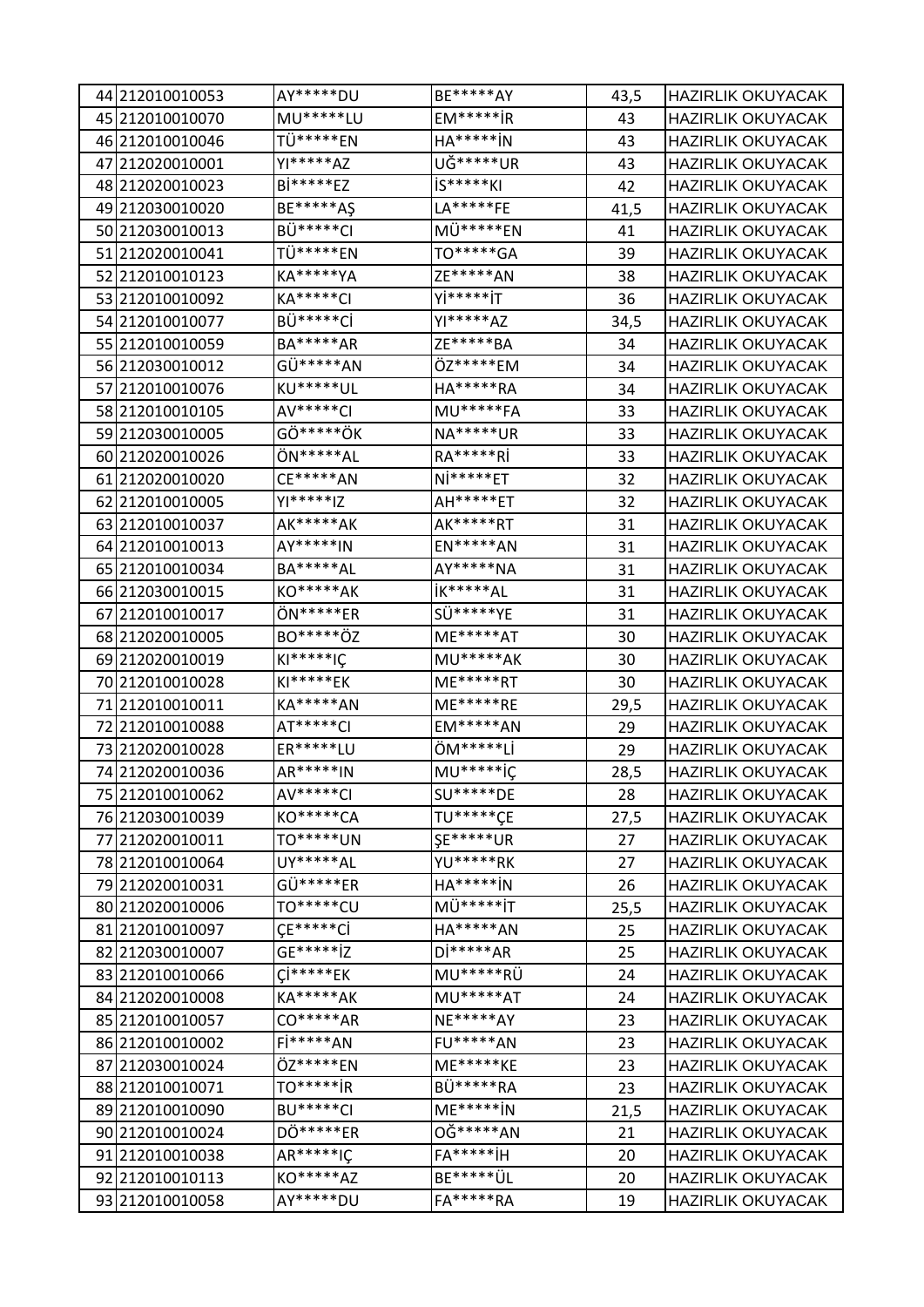| 94 202020010008  | PA*****AK        | MU*****AN                  | 19      | <b>HAZIRLIK OKUYACAK</b> |
|------------------|------------------|----------------------------|---------|--------------------------|
| 95 202030010041  | AD*****AR        | ME*****Lİ                  | 18      | <b>HAZIRLIK OKUYACAK</b> |
| 96 212010010084  | $IZ****AR$       | GÖ*****AN                  | 18      | <b>HAZIRLIK OKUYACAK</b> |
| 97 212020010029  | DO*****RU        | $EL****iF$                 | 17      | <b>HAZIRLIK OKUYACAK</b> |
| 98 212020010024  | KA*****RT        | AY*****UT                  | 17      | <b>HAZIRLIK OKUYACAK</b> |
| 99 212010010100  | $KI****IC$       | ME*****AN                  | 17      | <b>HAZIRLIK OKUYACAK</b> |
| 100 212030010040 | OD*****CU        | ME*****SA                  | 17      | <b>HAZIRLIK OKUYACAK</b> |
| 101 212030010031 | SE*****UK        | Fi*****AR                  | 17      | <b>HAZIRLIK OKUYACAK</b> |
| 102 212010010022 | $Di****NC$       | <b>FA*****UR</b>           | 16      | <b>HAZIRLIK OKUYACAK</b> |
| 103 212010010109 | ER*****EM        | AY*****UR                  | 16      | <b>HAZIRLIK OKUYACAK</b> |
| 104 212030010026 | ER*****ER        | HÜ*****UR                  | 16      | <b>HAZIRLIK OKUYACAK</b> |
| 105 212010010114 | GE*****NÇ        | 0Ğ*****UZ                  | 16      | <b>HAZIRLIK OKUYACAK</b> |
| 106 212020010014 | TE*****AN        | MU*****AT                  | 16      | <b>HAZIRLIK OKUYACAK</b> |
| 107 212010010032 | BO*****OZ        | AH*****ET                  | 15      | <b>HAZIRLIK OKUYACAK</b> |
| 108 212030010019 | TU*****AN        | <b>ŞE*****AL</b>           | 15      | <b>HAZIRLIK OKUYACAK</b> |
| 109 212010010102 | AD*****EL        | SE*****AH                  | 14      | <b>HAZIRLIK OKUYACAK</b> |
| 110 212030010038 | AK*****ÜZ        | ÖM*****ER                  | 14      | <b>HAZIRLIK OKUYACAK</b> |
| 111 212020010022 | BÜ*****LI        | AH*****ZA                  | 14      | <b>HAZIRLIK OKUYACAK</b> |
| 112 212030010037 | KA*****AL        | MU*****ET                  | 14      | <b>HAZIRLIK OKUYACAK</b> |
| 113 212030010011 | ÖN*****AL        | ES*****AL                  | 14      | <b>HAZIRLIK OKUYACAK</b> |
| 114 212010010118 | ÜM*****LÜ        | <b>ŞE*****ET</b>           | 14      | <b>HAZIRLIK OKUYACAK</b> |
| 115 212020010030 | AT*****ES        | <b>ŞE*****AL</b>           | 13      | <b>HAZIRLIK OKUYACAK</b> |
| 116 212010010075 | <b>BE*****ER</b> | ZE*****DE                  | 13      | <b>HAZIRLIK OKUYACAK</b> |
| 117 212010010040 | ME*****RT        | EM*****GÜ                  | 13      | <b>HAZIRLIK OKUYACAK</b> |
| 118 212030010004 | YA*****UZ        | ME*****Lİ                  | 13      | <b>HAZIRLIK OKUYACAK</b> |
| 119 212010010015 | in*****CE        | BA*****UN                  | 12      | <b>HAZIRLIK OKUYACAK</b> |
| 120 212010010110 | KÖ*****LU        | TU*****BA                  | 12      | <b>HAZIRLIK OKUYACAK</b> |
| 121 202030010043 | ÖZ*****RK        | BE*****iR                  | 12      | <b>HAZIRLIK OKUYACAK</b> |
| 122 212010010117 | $SI****CI$       | $Si****EL$                 | 12      | <b>HAZIRLIK OKUYACAK</b> |
| 123 202020010003 | UY*****AR        | AH*****iL                  | 12      | <b>HAZIRLIK OKUYACAK</b> |
| 124 212020010002 | $CU****AR$       | HA*****FA                  | 11      | <b>HAZIRLIK OKUYACAK</b> |
| 125 212030010006 | DU*****AN        | $Di***$ <sup>****</sup> UM | 11      | <b>HAZIRLIK OKUYACAK</b> |
| 126 212010010087 | SÖ******EN       | FE*****Zİ                  | 11      | <b>HAZIRLIK OKUYACAK</b> |
| 127 212020010037 | <b>BE*****iK</b> | EB*****AR                  | 10      | <b>HAZIRLIK OKUYACAK</b> |
| 128212030010030  | ÖZ*****LU        | AL*****AN                  | 10      | <b>HAZIRLIK OKUYACAK</b> |
| 129 202020010035 | SE*****RT        | KA*****AT                  | 10      | <b>HAZIRLIK OKUYACAK</b> |
| 130 212010010030 | DO*****AN        | ME*****RT                  | 9       | <b>HAZIRLIK OKUYACAK</b> |
| 131 212010010101 | HA*****ER        | $EM****RE$                 | 9       | <b>HAZIRLIK OKUYACAK</b> |
| 132 212030010017 | KE*****ES        | SE*****RE                  | 9       | <b>HAZIRLIK OKUYACAK</b> |
| 133 212030010036 | ÖZ****** jR      | ME*****SA                  | 8       | <b>HAZIRLIK OKUYACAK</b> |
| 134 212010010045 | BÜ*****RI        | <b>FU*****AN</b>           | 4       | <b>HAZIRLIK OKUYACAK</b> |
| 135 212020010027 | AC*****AR        | EN*****ER                  | GİRMEDİ | <b>HAZIRLIK OKUYACAK</b> |
| 136 212010010096 | AD*****DA        | MU*****AT                  | GİRMEDİ | <b>HAZIRLIK OKUYACAK</b> |
| 137 212030010028 | AK*****UT        | <b>ŞE*****ZA</b>           | GİRMEDİ | <b>HAZIRLIK OKUYACAK</b> |
| 138 202010010103 | AK***** ÜL       | TA*****HA                  | GİRMEDİ | <b>HAZIRLIK OKUYACAK</b> |
| 139 202030010046 | AK*****AR        | AD*****UL                  | GİRMEDİ | <b>HAZIRLIK OKUYACAK</b> |
| 140 212010010007 | AL*****iR        | iB*****Bi                  | GİRMEDİ | <b>HAZIRLIK OKUYACAK</b> |
| 141 212010010035 | AL***** UN       | <b>FA*****UK</b>           | GİRMEDİ | <b>HAZIRLIK OKUYACAK</b> |
| 142 212030010041 | AL*****A\$       | AL*****Lİ                  | GİRMEDİ | <b>HAZIRLIK OKUYACAK</b> |
| 143 212020010013 | AR*****RI        | HA*****UR                  | GİRMEDİ | <b>HAZIRLIK OKUYACAK</b> |
|                  |                  |                            |         |                          |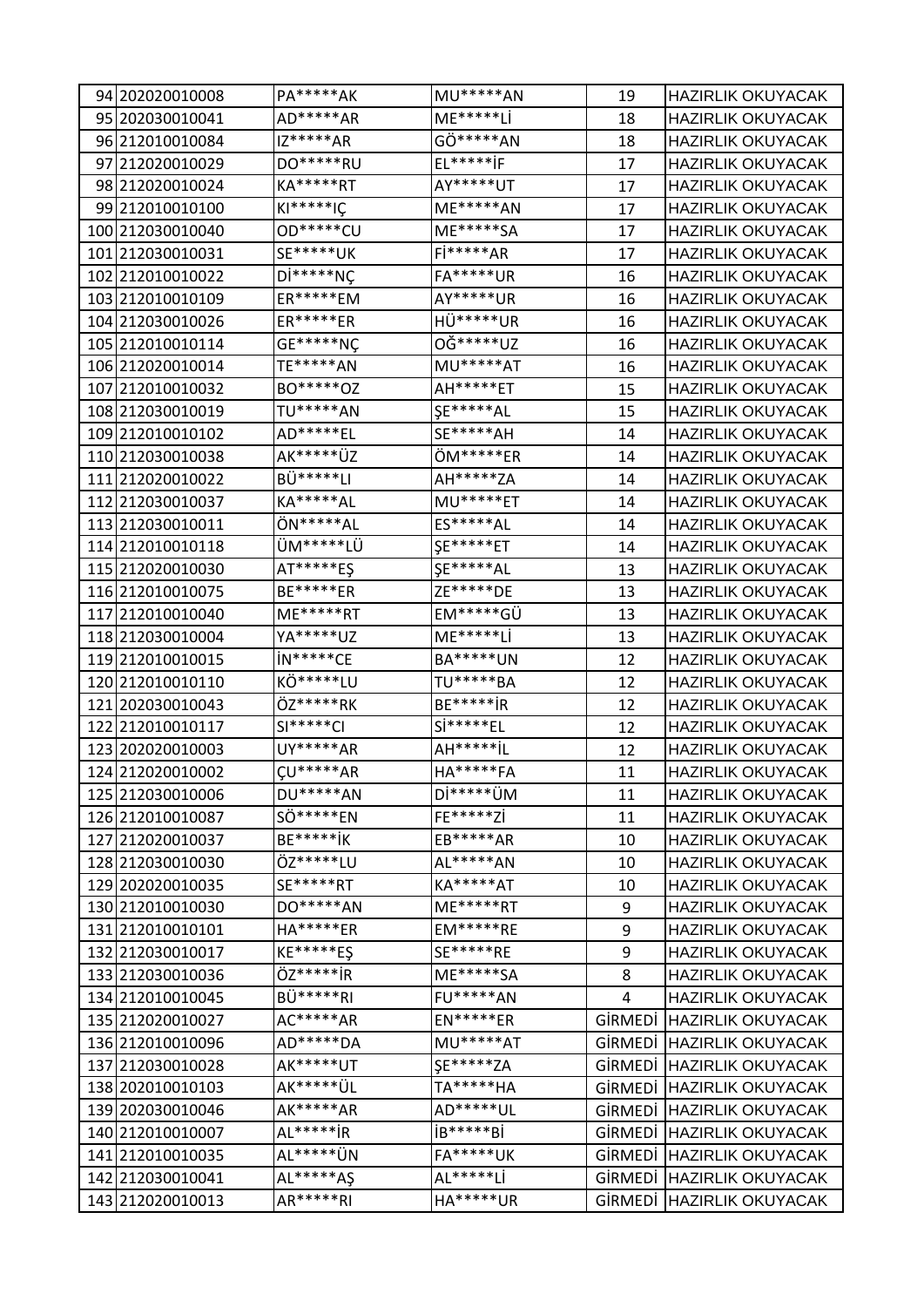| 144 212020010038 | AR*****LP                   | TA*****HA        |         | GİRMEDİ HAZIRLIK OKUYACAK |
|------------------|-----------------------------|------------------|---------|---------------------------|
| 145 212020010039 | AS*****MA                   | SE*****Gİ        | GİRMEDİ | <b>HAZIRLIK OKUYACAK</b>  |
| 146 212020010017 | AY*****AN                   | <b>EM*****AN</b> | GİRMEDİ | <b>HAZIRLIK OKUYACAK</b>  |
| 147 212010010054 | AY*****U\$                  | iS*****AN        | GİRMEDİ | <b>HAZIRLIK OKUYACAK</b>  |
| 148 212010010014 | BA*****AZ                   | OS*****AN        | GİRMEDİ | <b>HAZIRLIK OKUYACAK</b>  |
| 149 212030010022 | BE*****iL                   | ÖM*****UF        | GİRMEDİ | <b>HAZIRLIK OKUYACAK</b>  |
| 150 212020010007 | <b>BO*****UK</b>            | <b>MU*****FA</b> | GİRMEDİ | <b>HAZIRLIK OKUYACAK</b>  |
| 151 212010010026 | BO*****AL                   | MU*****FA        | GİRMEDİ | <b>HAZIRLIK OKUYACAK</b>  |
| 152 212010010069 | $CA****AT$                  | $EN****ES$       | GİRMEDİ | <b>HAZIRLIK OKUYACAK</b>  |
| 153 202020010002 | $CE****iZ$                  | AR*****iF        | GİRMEDİ | <b>HAZIRLIK OKUYACAK</b>  |
| 154 212030010034 | $CE****iT$                  | Si*****EM        | GİRMEDİ | <b>HAZIRLIK OKUYACAK</b>  |
| 155 212010010020 | $\mathsf{C}$ i * * * * * AN | <b>FU*****AN</b> | GİRMEDİ | <b>HAZIRLIK OKUYACAK</b>  |
| 156 212020010032 | <b>CU*****RA</b>            | $Hi****IM$       | GİRMEDİ | <b>HAZIRLIK OKUYACAK</b>  |
| 157 212010010112 | $CA****AR$                  | <b>BE*****EN</b> | GİRMEDİ | <b>HAZIRLIK OKUYACAK</b>  |
| 158 212030010008 | $CA****AK$                  | Ni*****DA        | GİRMEDİ | <b>HAZIRLIK OKUYACAK</b>  |
| 159 212010010104 | $CE****iK$                  | AL*****RE        | GİRMEDİ | <b>HAZIRLIK OKUYACAK</b>  |
| 160 212010010012 | $CE****iK$                  | MU*****AT        | GİRMEDİ | <b>HAZIRLIK OKUYACAK</b>  |
| 161 212030010025 | $\mathsf{CE^{****}}$        | RA****** jA      | GİRMEDİ | <b>HAZIRLIK OKUYACAK</b>  |
| 162 202030010023 | $CE****iN$                  | ÖM*****UK        | GİRMEDİ | <b>HAZIRLIK OKUYACAK</b>  |
| 163 212010010116 | $\mathsf{CE^{****}iN}$      | SÜ*****AN        | GİRMEDİ | <b>HAZIRLIK OKUYACAK</b>  |
| 164 212010010079 | Çİ*****AĞ                   | $H1****IR$       | GİRMEDİ | <b>HAZIRLIK OKUYACAK</b>  |
| 165 212010010021 | $\zeta$ O*****AK            | $HA****iM$       | GİRMEDİ | <b>HAZIRLIK OKUYACAK</b>  |
| 166 212020010040 | DA*****AĞ                   | iL*****DA        | GİRMEDİ | <b>HAZIRLIK OKUYACAK</b>  |
| 167 212030010002 | DE*****EL                   | <b>ŞE*****UR</b> | GİRMEDİ | <b>HAZIRLIK OKUYACAK</b>  |
| 168 212010010055 | DO*****DU                   | MU*****iR        | GİRMEDİ | <b>HAZIRLIK OKUYACAK</b>  |
| 169 212010010041 | DU*****AN                   | HÜ*****RE        | GİRMEDİ | <b>HAZIRLIK OKUYACAK</b>  |
| 170 212020010034 | EK*****EM                   | AS*****DE        | GİRMEDİ | <b>HAZIRLIK OKUYACAK</b>  |
| 171 212010010098 | ER***** UN                  | RA*****AM        | GİRMEDİ | <b>HAZIRLIK OKUYACAK</b>  |
| 172 202020010015 | ER*****A\$                  | <b>ER*****EN</b> | GİRMEDİ | <b>HAZIRLIK OKUYACAK</b>  |
| 173 202010010077 | Fi*****AN                   | iB*****iM        | GIRMEDI | <b>HAZIRLIK OKUYACAK</b>  |
| 174 212020010010 | GÖ*****LU                   | $IS****iL$       |         | GİRMEDİ HAZIRLIK OKUYACAK |
| 175 212010010043 | GÖ*****EN                   | HA*****DE        | GİRMEDİ | <b>HAZIRLIK OKUYACAK</b>  |
| 176 212010010094 | GÜ*****AŞ                   | ER*****AY        | GİRMEDİ | <b>HAZIRLIK OKUYACAK</b>  |
| 177 212030010021 | $I5****LI$                  | <b>ŞU*****LE</b> | GİRMEDİ | <b>HAZIRLIK OKUYACAK</b>  |
| 178 212010010074 | KA*****AĞ                   | VE*****RE        | GİRMEDİ | <b>HAZIRLIK OKUYACAK</b>  |
| 179 212010010006 | <b>KA*****NÇ</b>            | <b>EM*****TA</b> | GİRMEDİ | <b>HAZIRLIK OKUYACAK</b>  |
| 180 212010010029 | KA*****OC                   | ED*****DA        | GİRMEDİ | <b>HAZIRLIK OKUYACAK</b>  |
| 181 212010010061 | KA*****AK                   | MU*****HA        | GİRMEDİ | <b>HAZIRLIK OKUYACAK</b>  |
| 182 202010010045 | <b>KA*****AS</b>            | KA*****DE        | GİRMEDİ | <b>HAZIRLIK OKUYACAK</b>  |
| 183 212010010115 | KA*****RT                   | YU*****UF        | GİRMEDİ | <b>HAZIRLIK OKUYACAK</b>  |
| 184 212030010035 | KA*****LI                   | iB*****iM        | GİRMEDİ | <b>HAZIRLIK OKUYACAK</b>  |
| 185 212030010018 | <b>KA*****AT</b>            | SE*****Gİ        | GİRMEDİ | <b>HAZIRLIK OKUYACAK</b>  |
| 186 212010010086 | <b>KA*****YA</b>            | AR*****iF        | GİRMEDİ | <b>HAZIRLIK OKUYACAK</b>  |
| 187 212010010009 | KA*****\$I                  | ME*****AN        | GİRMEDİ | <b>HAZIRLIK OKUYACAK</b>  |
| 188 212010010106 | KE*****ER                   | $EM****RE$       | GİRMEDİ | <b>HAZIRLIK OKUYACAK</b>  |
| 189 212010010108 | KE*****iN                   | FA*****ET        | GİRMEDİ | <b>HAZIRLIK OKUYACAK</b>  |
| 190 192030010033 | $KI****IC$                  | ES*****RA        | GİRMEDİ | <b>HAZIRLIK OKUYACAK</b>  |
| 191 212020010033 | KO*****AT                   | <b>EN*****ES</b> | GİRMEDİ | <b>HAZIRLIK OKUYACAK</b>  |
| 192 212010010056 | KÖ*****ER                   | CA*****ER        | GİRMEDİ | <b>HAZIRLIK OKUYACAK</b>  |
| 193 212010010078 | KÜ*****AN                   | AL*****Lİ        | GİRMEDİ | <b>HAZIRLIK OKUYACAK</b>  |
|                  |                             |                  |         |                           |